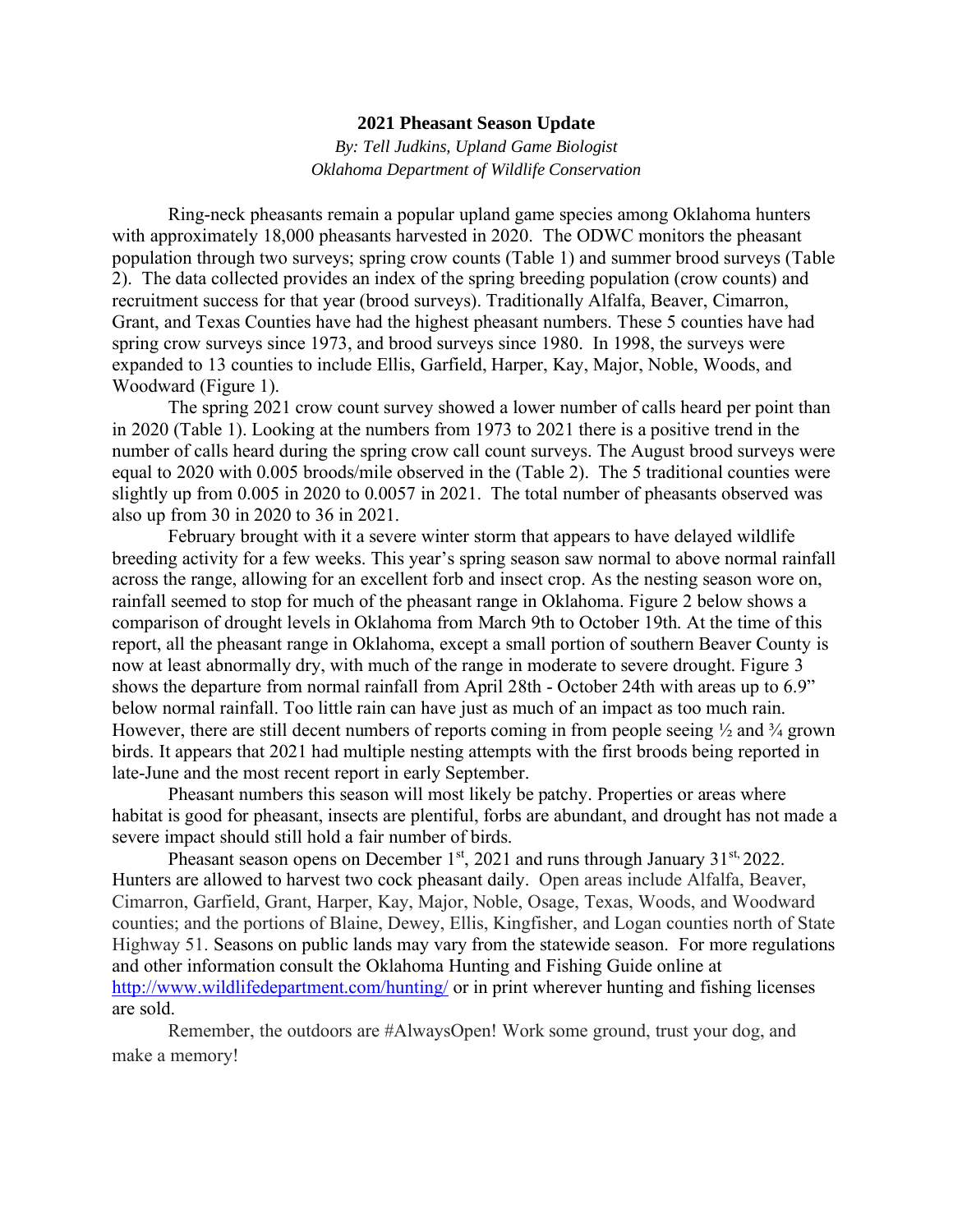

## Figure 1: Traditional and Non-traditional Pheasant Survey areas

Table 1: Pheasant crows heard per point

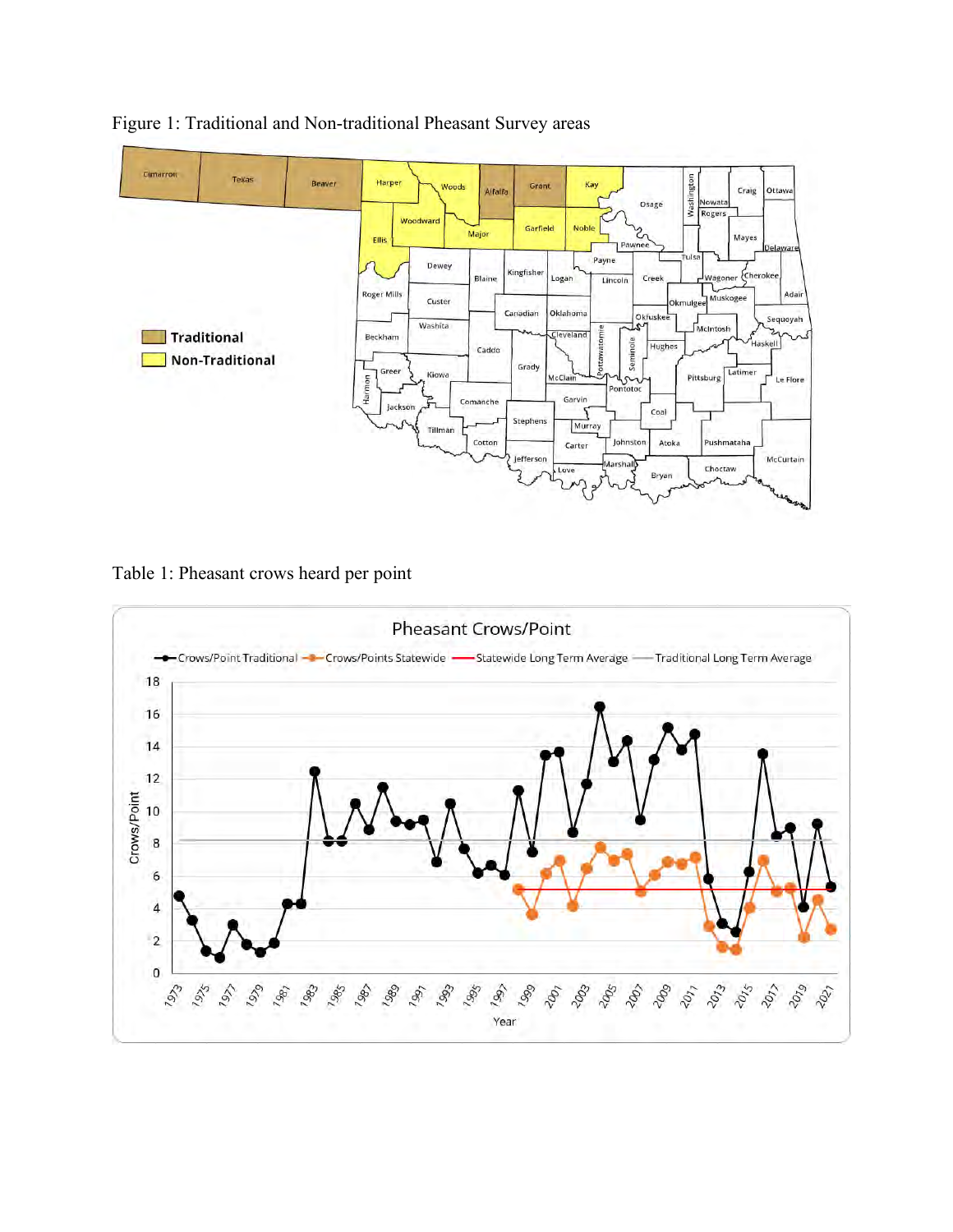

Table 2: Pheasant broods observed per 20-mile route

Figure 2: Oklahoma Drought Monitor Comparison (Source: droughtmonitor.unl.edu/)March 9, 2021